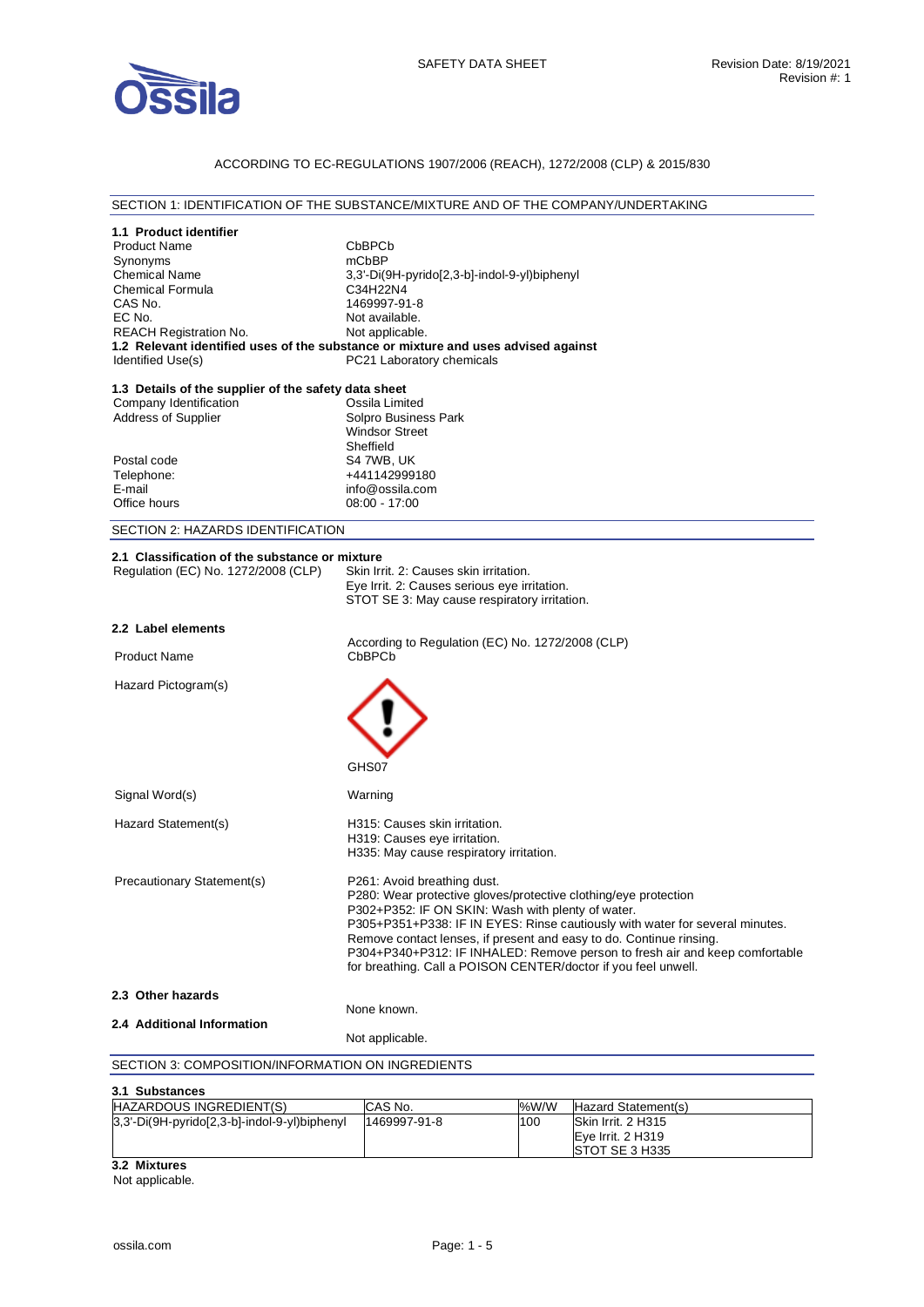

## SECTION 4: FIRST AID MEASURES **4.1 Description of first aid measures**  Inhalation Remove person to fresh air and keep comfortable for breathing. Get medical advice/attention if you feel unwell. Skin Contact **Ringe skin with water. If skin irritation occurs**, get medical advice/attention. Eye Contact **Rinse cautiously with water for several minutes. Remove contact lenses, if present** and easy to do. Continue rinsing. Ingestion Rinse out mouth with water. Get medical advice/attention if you feel unwell. **4.2 Most important symptoms and effects, both acute and delayed**  SECTION 11: Most important symptoms and effects, both acute and delayed **4.3 Indication of any immediate medical attention and special treatment needed**  Treat symptomatically. SECTION 5: FIREFIGHTING MEASURES **5.1 Extinguishing media**  Suitable Extinguishing media As appropriate for surrounding fire. Unsuitable extinguishing media As appropriate for surrounding fire. **5.2 Special hazards arising from the substance or mixture**  May decompose in a fire, giving off toxic and irritant vapours. **5.3 Advice for firefighters**  Fire fighters should wear complete protective clothing including self-contained breathing apparatus. SECTION 6: ACCIDENTAL RELEASE MEASURES **6.1 Personal precautions, protective equipment and emergency procedures**  Provide adequate ventilation. Wear protective clothing as per section 8. **6.2 Environmental precautions**  Avoid release to the environment. **6.3 Methods and material for containment and cleaning up**  Sweep up spilled substance but avoid making dust. Use vacuum equipment for collecting spilt materials, where practicable. Dispose of contents in accordance with local, state or national legislation. **6.4 Reference to other sections**  See Also Section 8, 13. SECTION 7: HANDLING AND STORAGE **7.1 Precautions for safe handling**  Avoid breathing dust/aerosols. Use only in a well-ventilated area. Wear protective clothing as per section 8. **7.2 Conditions for safe storage, including any incompatibilities**  Store in a well-ventilated place. Keep container tightly closed. Storage temperature **Ambient.** Storage life **Light sensitive.** Store in the dark. Incompatible materials None known. **7.3 Specific end use(s)**  Not known. See Section: 1.2. SECTION 8: EXPOSURE CONTROLS/PERSONAL PROTECTION **8.1 Control parameters**  8.1.1 Occupational Exposure Limits No Occupational Exposure Limit assigned.

### Occupational Exposure Limits

| SUBSTANCE. | CAS No. | <b>TEL</b><br>(8 <sub>hr</sub><br>IL.<br>TWA ppm) | LTEL<br>(8 <sub>hr</sub> )<br>$TWA$ ma/m <sup>3</sup> ) | <b>STEL</b><br>(ppm) | <b>STEL</b><br>$(m\alpha/m^3)$ | <b>Note</b> |
|------------|---------|---------------------------------------------------|---------------------------------------------------------|----------------------|--------------------------------|-------------|
|            |         |                                                   |                                                         |                      |                                |             |

#### Region EU Source EU Occupational Exposure Limits

United Kingdom UK Workplace Exposure Limits EH40/2005 (Third edition, published 2018)

### **8.2 Exposure controls**

8.2.1. Appropriate engineering controls Ensure adequate ventilation. A washing facility/water for eye and skin cleaning purposes should be present.

8.2.2. Personal protection equipment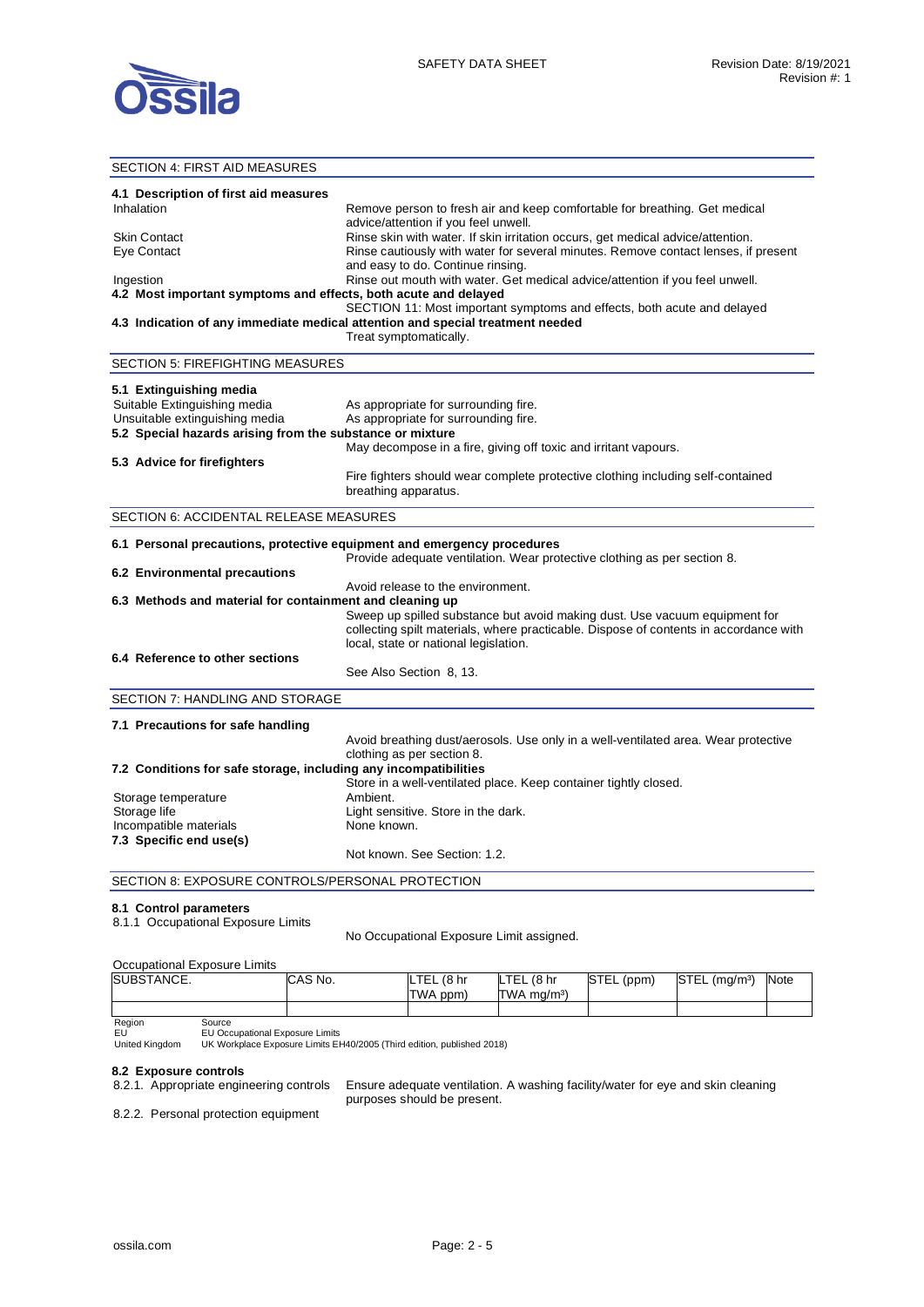

| Eye Protection         | Wear eye protection with side protection (EN166).                         |
|------------------------|---------------------------------------------------------------------------|
| Skin protection        | Wear protective clothing and gloves: Impervious gloves (EN 374).          |
| Respiratory protection | A suitable mask with filter type A (EN14387 or EN405) may be appropriate. |
| Thermal hazards        | None known.                                                               |
|                        | 8.2.3. Environmental Exposure Controls Avoid release to the environment.  |

## SECTION 9: PHYSICAL AND CHEMICAL PROPERTIES

## **9.1 Information on basic physical and chemical properties**

| o. I imornianon on basic physical and chemical propernes<br>Appearance | Solid powder/crystals          |
|------------------------------------------------------------------------|--------------------------------|
|                                                                        | Colour: White                  |
|                                                                        |                                |
| Odour                                                                  | Not known.                     |
| Odour threshold                                                        | Not known.                     |
| рH                                                                     | Not known.                     |
| Melting point/freezing point                                           | Tg = 178 °C (lit.)             |
| Initial boiling point and boiling range                                | Not known.                     |
| <b>Flash Point</b>                                                     | Not known.                     |
| Evaporation rate                                                       | Not known.                     |
| Flammability (solid, gas)                                              | Not known.                     |
| Upper/lower flammability or explosive<br>limits                        | Not known.                     |
| Vapour pressure                                                        | Not known.                     |
| Vapour density                                                         | Not known.                     |
| Density (g/ml)                                                         | Not known.                     |
|                                                                        | Not known.                     |
| Relative density                                                       |                                |
| Solubility(ies)                                                        | Solubility (Water): Not known. |
|                                                                        | Solubility (Other): Not known. |
| Partition coefficient: n-octanol/water                                 | Not known.                     |
| Auto-ignition temperature                                              | Not known.                     |
| Decomposition Temperature (°C)                                         | Not known.                     |
| Viscosity                                                              | Not known.                     |
| <b>Explosive properties</b>                                            | Not known.                     |
| Oxidising properties                                                   | Not known.                     |
| 9.2 Other information                                                  |                                |
|                                                                        | None.                          |

## SECTION 10: STABILITY AND REACTIVITY

| 10.1 Reactivity                         |                                            |
|-----------------------------------------|--------------------------------------------|
| 10.2 Chemical Stability                 | None anticipated.                          |
| 10.3 Possibility of hazardous reactions | Stable under normal conditions.            |
| 10.4 Conditions to avoid                | Not known.                                 |
| 10.5 Incompatible materials             | Not known.                                 |
| 10.6 Hazardous decomposition products   | Not known.                                 |
|                                         | No hazardous decomposition products known. |
| SECTION 11: TOXICOLOGICAL INFORMATION   |                                            |

# **11.1 Information on toxicological effects**

| Acute toxicity - Ingestion |                               | Not classified. |
|----------------------------|-------------------------------|-----------------|
|                            | Acute toxicity - Skin Contact | Not classified. |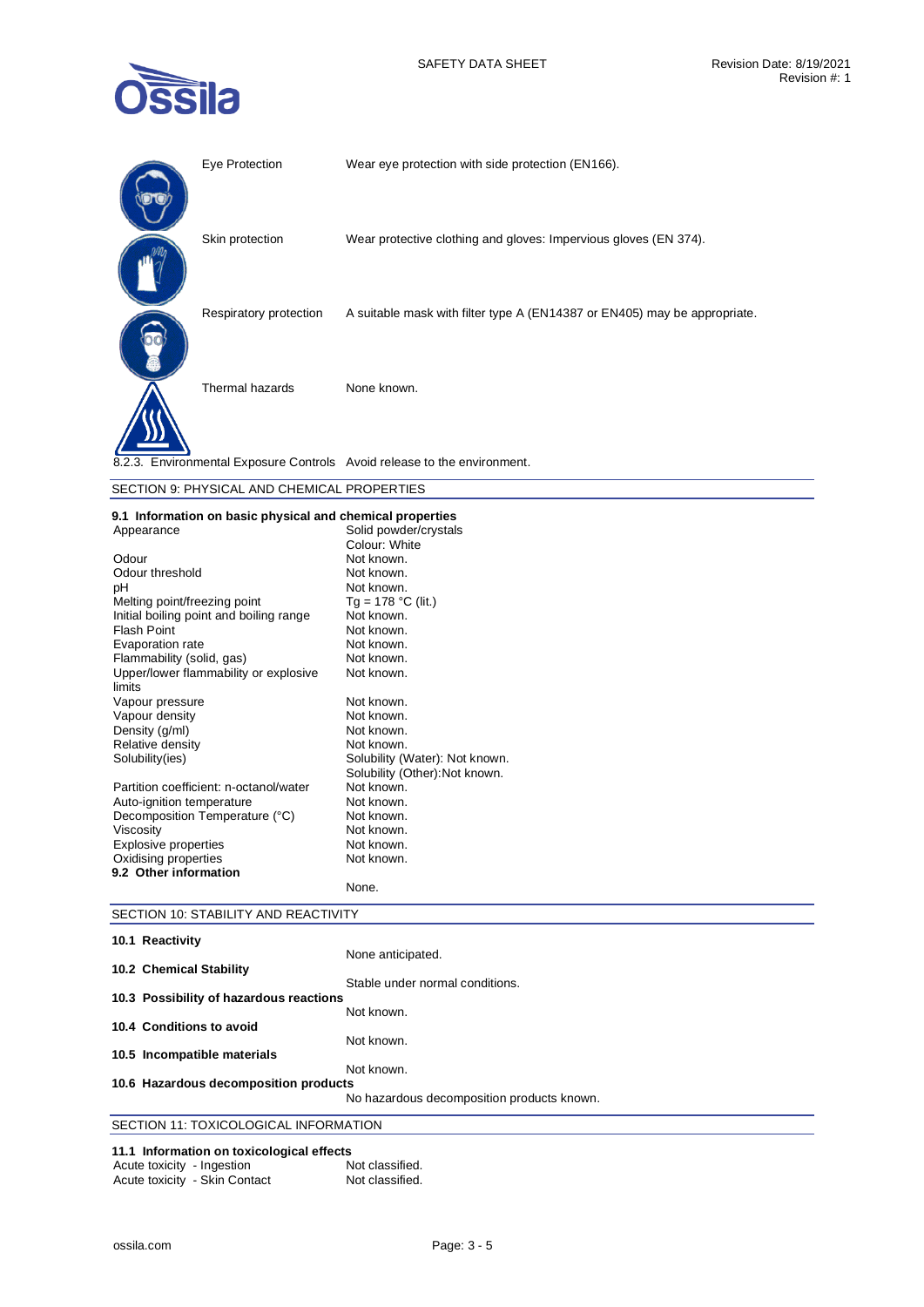| Acute toxicity - Inhalation    | Not classified.                   |
|--------------------------------|-----------------------------------|
| Skin corrosion/irritation      | Causes skin irritation.           |
| Serious eye damage/irritation  | Causes serious eye irritation.    |
| Skin sensitization data        | Not classified.                   |
| Respiratory sensitization data | Not classified.                   |
| Germ cell mutagenicity         | Not classified.                   |
| Carcinogenicity                | Not classified.                   |
| Reproductive toxicity          | Not classified.                   |
| Lactation                      | Not classified.                   |
| STOT - single exposure         | May cause respiratory irritation. |
| STOT - repeated exposure       | Not classified.                   |
| Aspiration hazard              | Not classified.                   |
| 11.2 Other information         |                                   |
|                                | Not known.                        |
|                                |                                   |

SECTION 12: ECOLOGICAL INFORMATION

## **12.1 Toxicity**

| Toxicity - Aquatic invertebrates                                              | Not known.                                                                                                                                                                                                                                                                 |
|-------------------------------------------------------------------------------|----------------------------------------------------------------------------------------------------------------------------------------------------------------------------------------------------------------------------------------------------------------------------|
| Toxicity - Fish                                                               | Not known.                                                                                                                                                                                                                                                                 |
| Toxicity - Algae                                                              | Not known.                                                                                                                                                                                                                                                                 |
| <b>Toxicity - Sediment Compartment</b>                                        | Not classified.                                                                                                                                                                                                                                                            |
| <b>Toxicity - Terrestrial Compartment</b>                                     | Not classified.                                                                                                                                                                                                                                                            |
| 12.2 Persistence and Degradation                                              |                                                                                                                                                                                                                                                                            |
|                                                                               | Not known.                                                                                                                                                                                                                                                                 |
| 12.3 Bioaccumulative potential                                                |                                                                                                                                                                                                                                                                            |
|                                                                               | Not known.                                                                                                                                                                                                                                                                 |
| 12.4 Mobility in soil                                                         |                                                                                                                                                                                                                                                                            |
|                                                                               | Not known.                                                                                                                                                                                                                                                                 |
| 12.5 Results of PBT and vPvB assessment                                       |                                                                                                                                                                                                                                                                            |
|                                                                               | Not known.                                                                                                                                                                                                                                                                 |
| 12.6 Other adverse effects                                                    |                                                                                                                                                                                                                                                                            |
|                                                                               | Not known.                                                                                                                                                                                                                                                                 |
| SECTION 13: DISPOSAL CONSIDERATIONS                                           |                                                                                                                                                                                                                                                                            |
| 13.1 Waste treatment methods                                                  |                                                                                                                                                                                                                                                                            |
|                                                                               | Dispose of contents in accordance with local, state or national legislation. Recycle<br>only completely emptied packaging. Normal disposal is via incineration operated by<br>an accredited disposal contractor. Send to a licensed recycler, reclaimer or<br>incinerator. |
| 13.2 Additional Information                                                   |                                                                                                                                                                                                                                                                            |
|                                                                               | Disposal should be in accordance with local, state or national legislation.                                                                                                                                                                                                |
| <b>SECTION 14: TRANSPORT INFORMATION</b>                                      |                                                                                                                                                                                                                                                                            |
| IATA/IMO/RID/ADR                                                              | Not classified as hazardous for transport.                                                                                                                                                                                                                                 |
| <b>SECTION 15: REGULATORY INFORMATION</b>                                     |                                                                                                                                                                                                                                                                            |
| European Regulations - Authorisations and/or Restrictions On Use              | 15.1 Safety, health and environmental regulations/legislation specific for the substance or mixture                                                                                                                                                                        |
| Candidate List of Substances of Very<br><b>High Concern for Authorisation</b> | Not listed                                                                                                                                                                                                                                                                 |
| <b>PEACH: ANNEY YIV liet of substances Mot listed</b>                         |                                                                                                                                                                                                                                                                            |

| High Concern for Authorisation          |            |
|-----------------------------------------|------------|
| REACH: ANNEX XIV list of substances     | Not listed |
| subject to authorisation                |            |
| REACH: Annex XVII Restrictions on the   | Not listed |
| manufacture, placing on the market and  |            |
| use of certain dangerous substances,    |            |
| mixtures and articles                   |            |
| Community Rolling Action Plan (CoRAP)   | Not listed |
| Regulation (EC) N° 850/2004 of the      | Not listed |
| European Parliament and of the Council  |            |
| on persistent organic pollutants        |            |
| Regulation (EC) N° 1005/2009 on         | Not listed |
| substances that deplete the ozone layer |            |
| Regulation (EU) N° 649/2012 of the      | Not listed |
| European Parliament and of the Council  |            |
| concerning the export and import of     |            |
| hazardous chemicals                     |            |
| National regulations                    |            |
| Other                                   | Not known. |